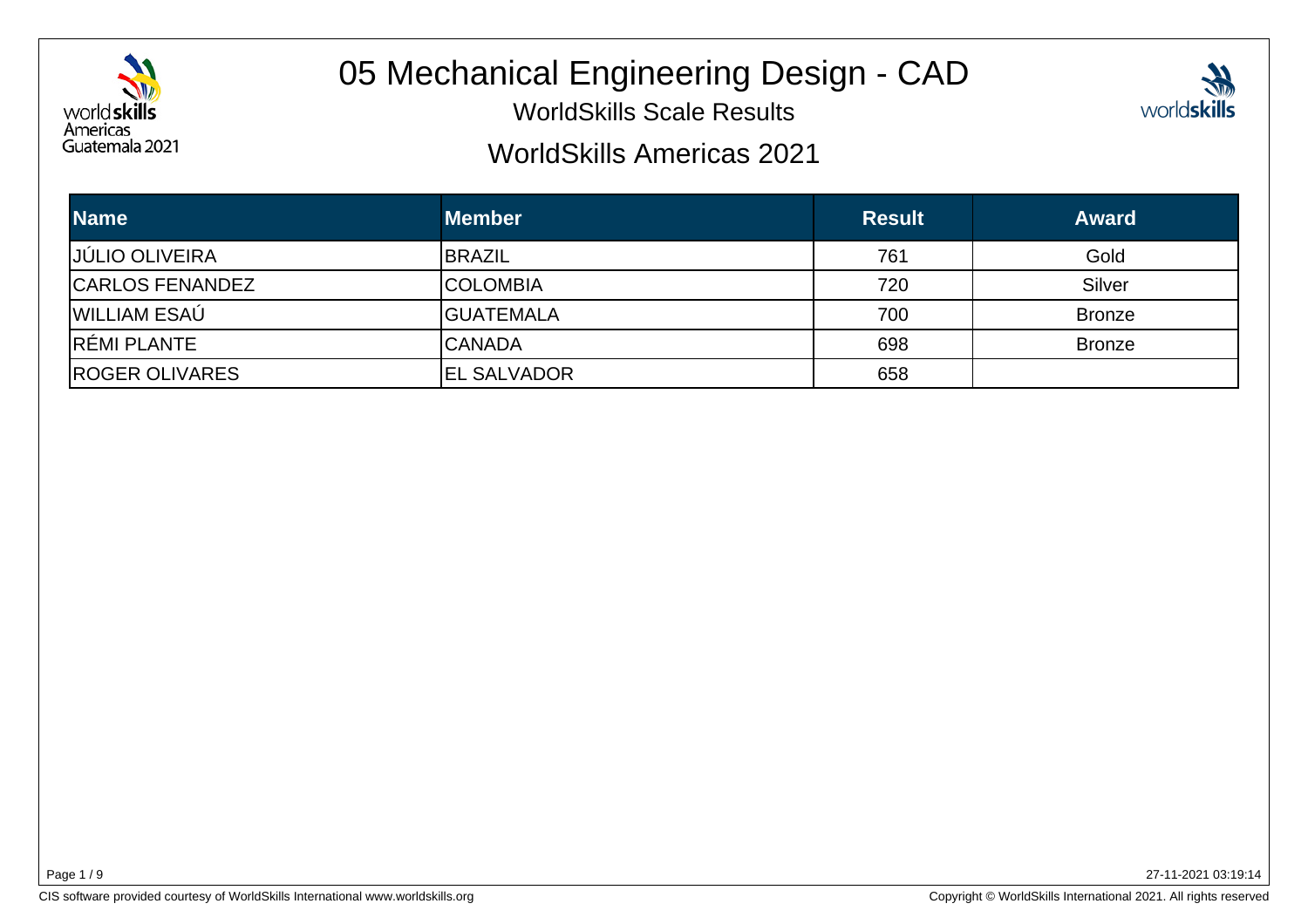

# 09 IT Software Solutions for Business

WorldSkills Scale Results



#### WorldSkills Americas 2021

| <b>Name</b>           | <b>Member</b>              | <b>Result</b> | <b>Award</b>  |
|-----------------------|----------------------------|---------------|---------------|
| <b>IMIKAEL SIMÕES</b> | <b>BRAZIL</b>              | 747           | Gold          |
| <b>JUAN MAESTRE</b>   | <b>ICOLOMBIA</b>           | 707           | Silver        |
| <b>BRYAN MAÑÓN</b>    | <b>IDOMINICAN REPUBLIC</b> | 693           | <b>Bronze</b> |
| LUIS BOJORQUEZ        | <b>IGUATEMALA</b>          | 666           |               |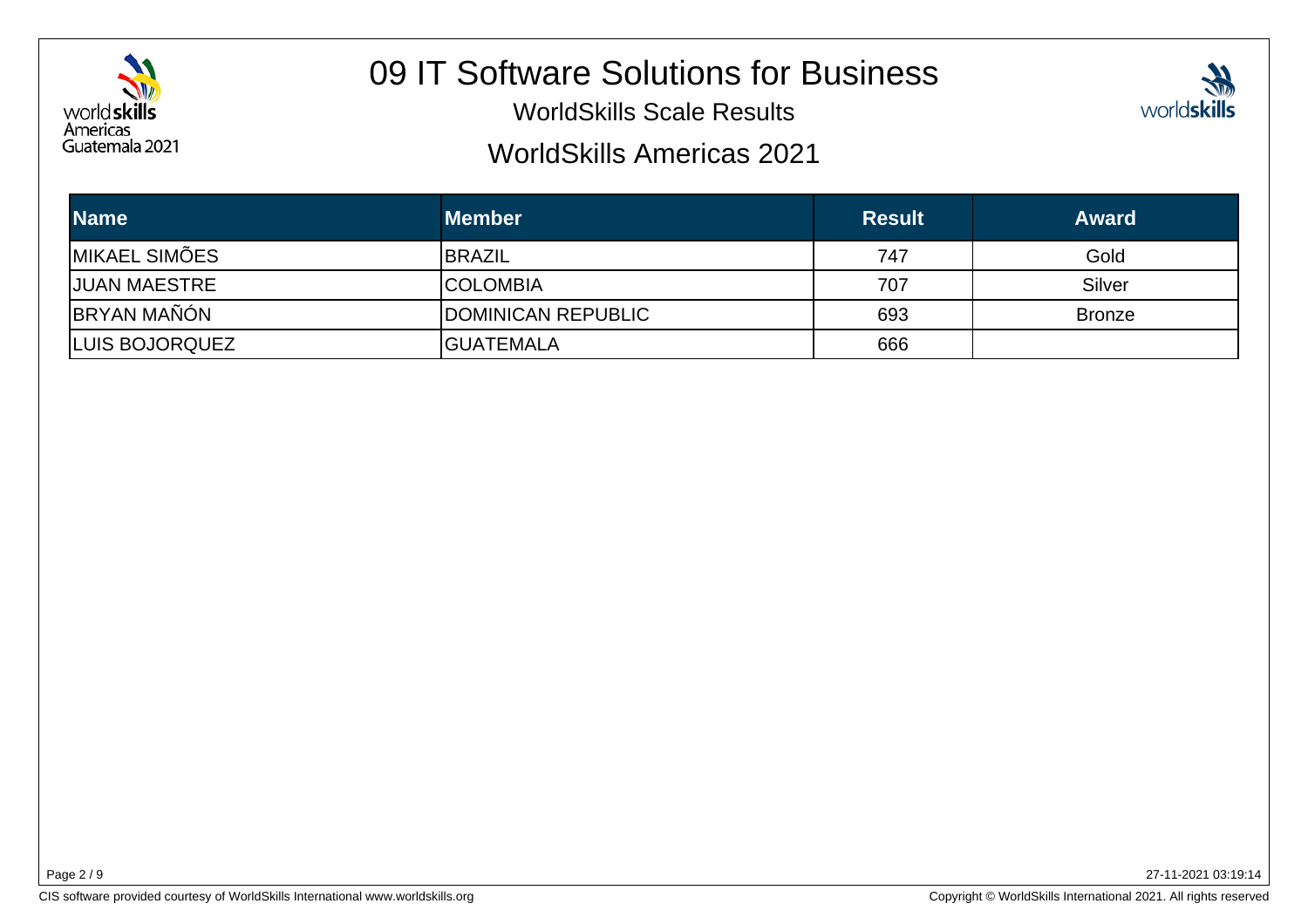

## 17 Web Design

WorldSkills Scale Results



#### WorldSkills Americas 2021

| <b>Name</b>            | <b>Member</b>     | <b>Result</b> | <b>Award</b>  |
|------------------------|-------------------|---------------|---------------|
| <b>LUCAS SOUZA</b>     | <b>BRAZIL</b>     | 745           | Gold          |
| <b>JUAN PERTUZ</b>     | <b>ICOLOMBIA</b>  | 720           | Silver        |
| <b>ARNOLD MORATAYA</b> | <b>GUATEMALA</b>  | 700           | <b>Bronze</b> |
| <b>JOSÉ ALVAREZ</b>    | ICHILE            | 681           |               |
| <b>GLENDA FALLAS</b>   | <b>COSTA RICA</b> | 679           |               |

Page 3 / 9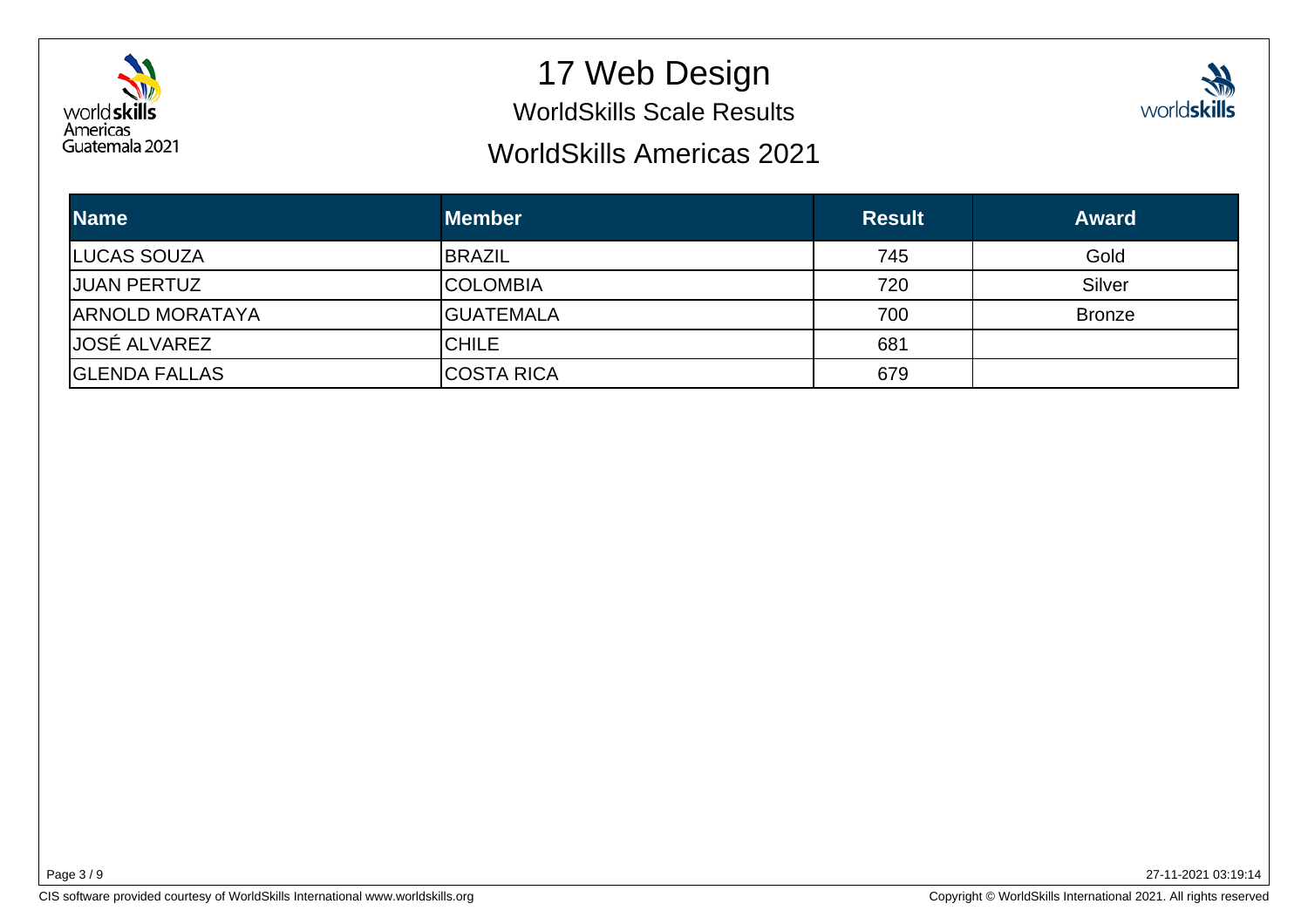

## 39 IT Network Systems Administration

WorldSkills Scale Results



#### WorldSkills Americas 2021

| <b>Name</b>                | <b>Member</b>      | <b>Result</b> | <b>Award</b>  |
|----------------------------|--------------------|---------------|---------------|
| <b>ISERGIO MARTINEZ</b>    | ICOLOMBIA          | 728           | Gold          |
| <b>GUILHERME RODRIGUES</b> | <b>IBRAZIL</b>     | 712           | Silver        |
| IADRIÁN LOIZA              | <b>ICOSTA RICA</b> | 688           | <b>Bronze</b> |
| <b>ANGEL SANTANA</b>       | DOMINICAN REPUBLIC | 630           |               |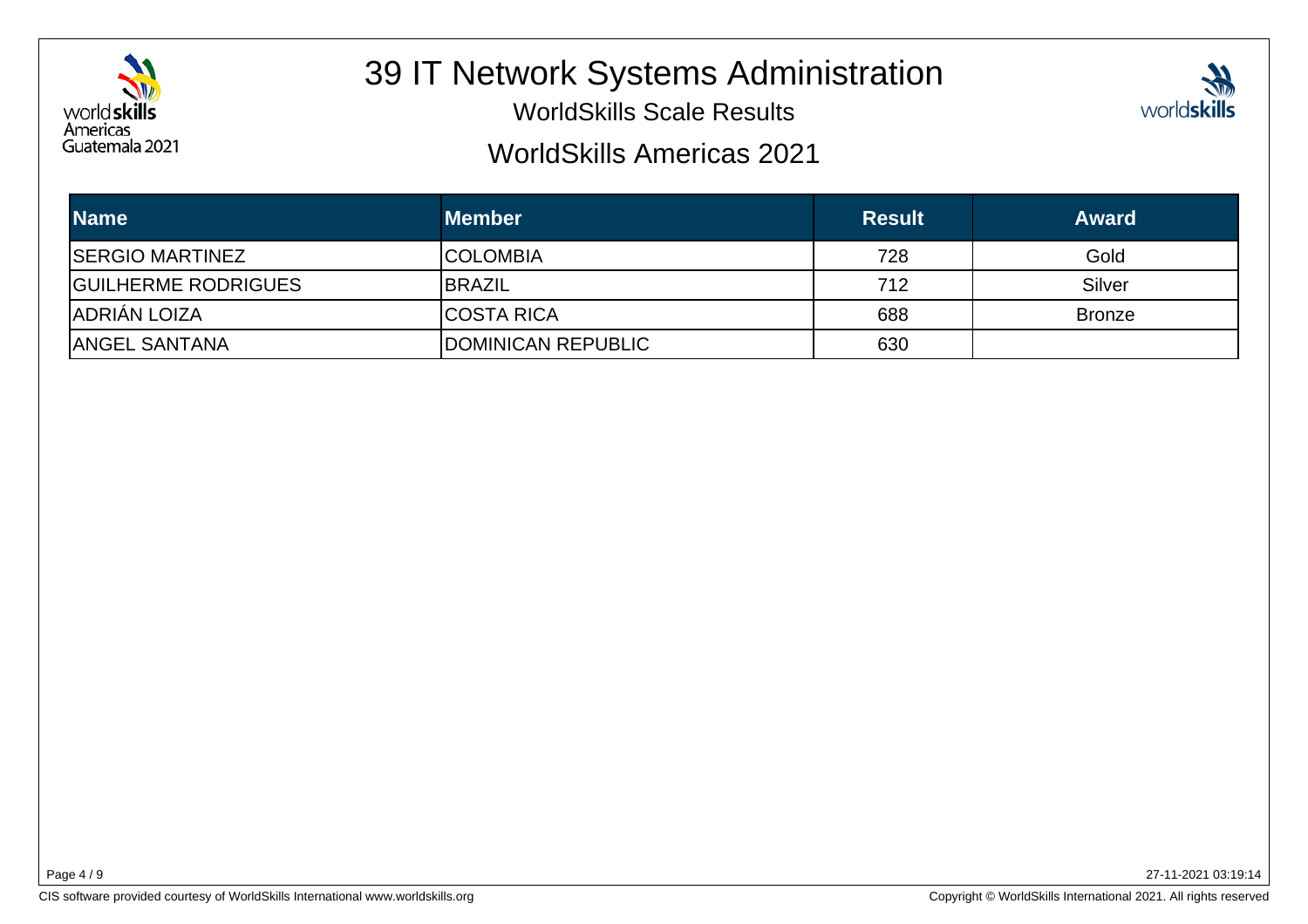

# 40 Graphic Design Technology

WorldSkills Scale Results

### WorldSkills Americas 2021

| <b>Name</b>            | <b>Member</b>      | <b>Result</b> | <b>Award</b>  |
|------------------------|--------------------|---------------|---------------|
| <b>GUSTAVO SOUZA</b>   | <b>BRAZIL</b>      | 734           | Gold          |
| <b>ILEAH LUCYSHYN</b>  | <b>CANADA</b>      | 723           | Silver        |
| <b>JOSE MORENO</b>     | <b>COLOMBIA</b>    | 707           | <b>Bronze</b> |
| <b>SERGIO ESQUIVEL</b> | IGUATEMALA         | 693           |               |
| <b>PERLA SÁNCHEZ</b>   | DOMINICAN REPUBLIC | 682           |               |
| LUCERO AGUSTIN         | <b>IMEXICO</b>     | 663           |               |

27-11-2021 03:19:14

worldskills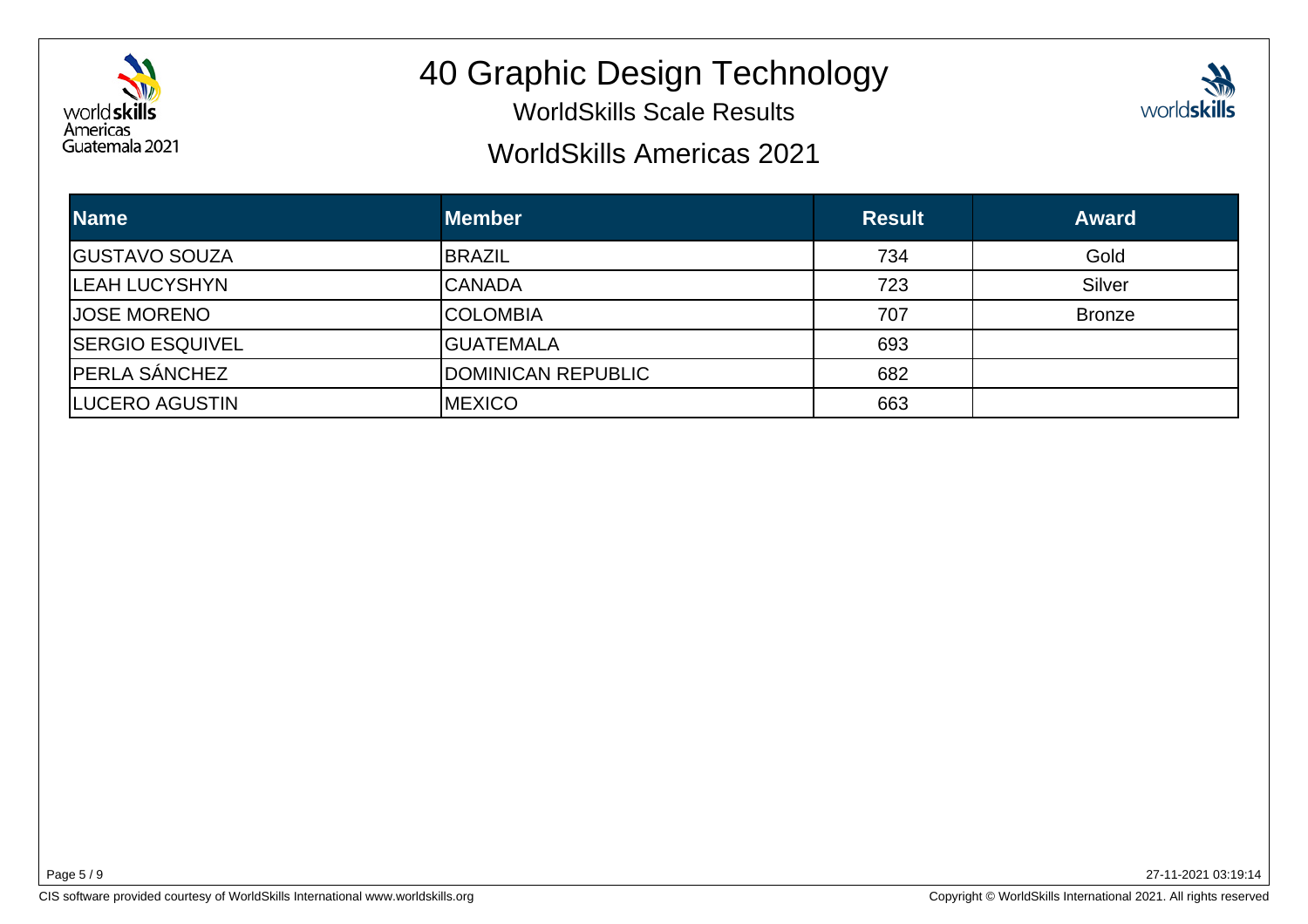

### 50 Mobile Apps Challenge

WorldSkills Scale Results

### WorldSkills Americas 2021



| <b>Name</b>            | <b>Member</b>    | <b>Result</b> | <b>Award</b>  |
|------------------------|------------------|---------------|---------------|
| <b>DAVID CRUZ</b>      | <b>ICOLOMBIA</b> | 750           | Gold          |
| <b>CARLOS FINELLI</b>  | <b>IBRAZIL</b>   | 734           | Silver        |
| <b>JUAN VICTOR</b>     | <b>GUATEMALA</b> | 710           | <b>Bronze</b> |
| <b>ALTAIR BARAHONA</b> | <b>IECUADOR</b>  | 690           |               |
| IGIANINA BENITEZ       | <b>PARAGUAY</b>  | 680           |               |
| IANA ACOSTA            | <b>MEXICO</b>    | 679           |               |

Page 6 / 9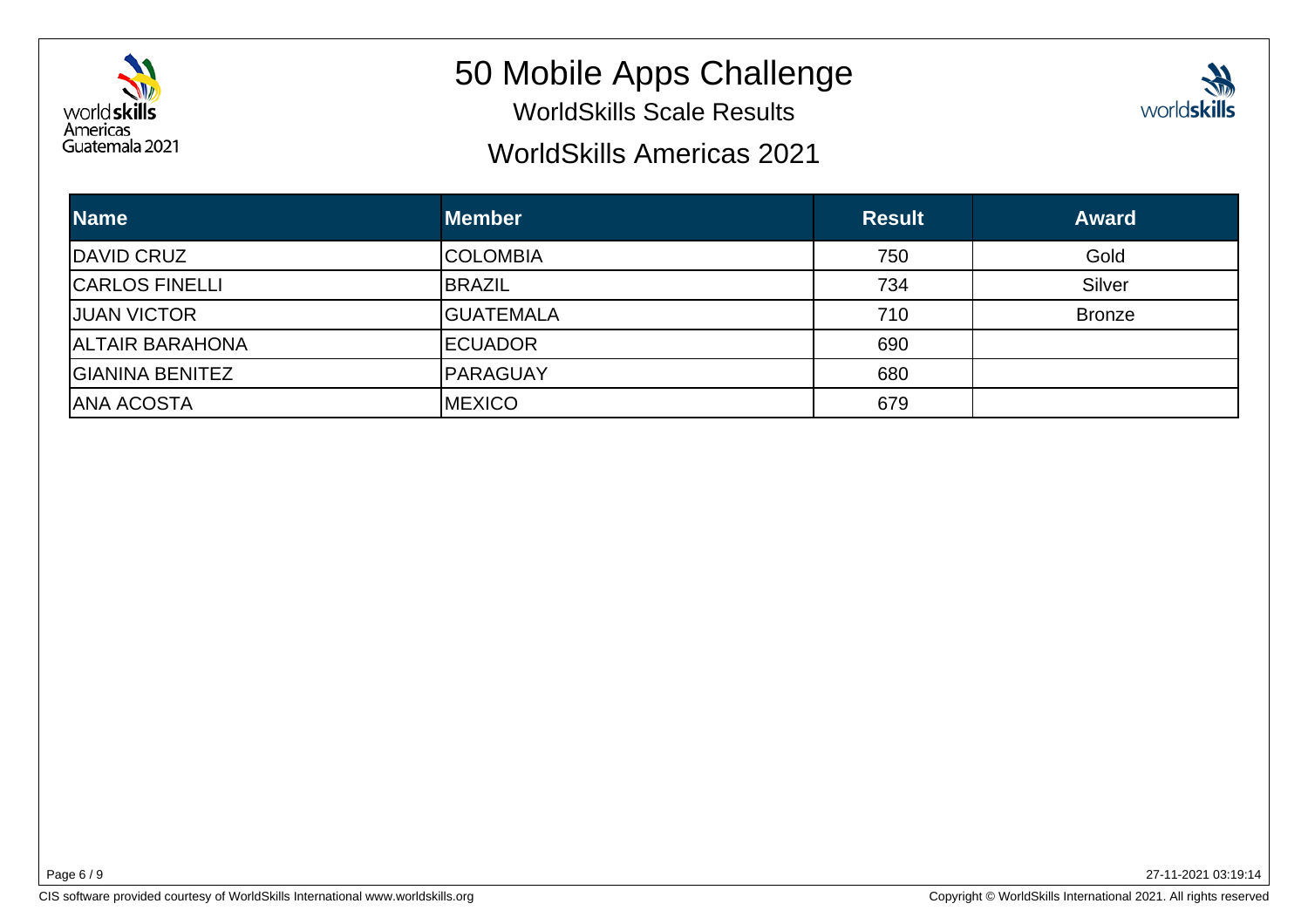

# 99 Cyber Security

WorldSkills Scale Results

### WorldSkills Americas 2021



| <b>Name</b>             | <b>Member</b>       | <b>Result</b> | <b>Award</b> |
|-------------------------|---------------------|---------------|--------------|
| <b>VITOR VIEIRA</b>     | <b>IBRAZIL</b>      | 809           | Gold         |
| <b>JEAN MOYANO</b>      | <b>IECUADOR</b>     | 701           | Silver       |
| <b>INANCY ROSARIO</b>   | DOMINICAN REPUBLIC  | 699           | Silver       |
| <b>OSCAR VALLADARES</b> | <b>IEL SALVADOR</b> | 661           |              |

Page 7 / 9

CIS software provided courtesy of WorldSkills International www.worldskills.org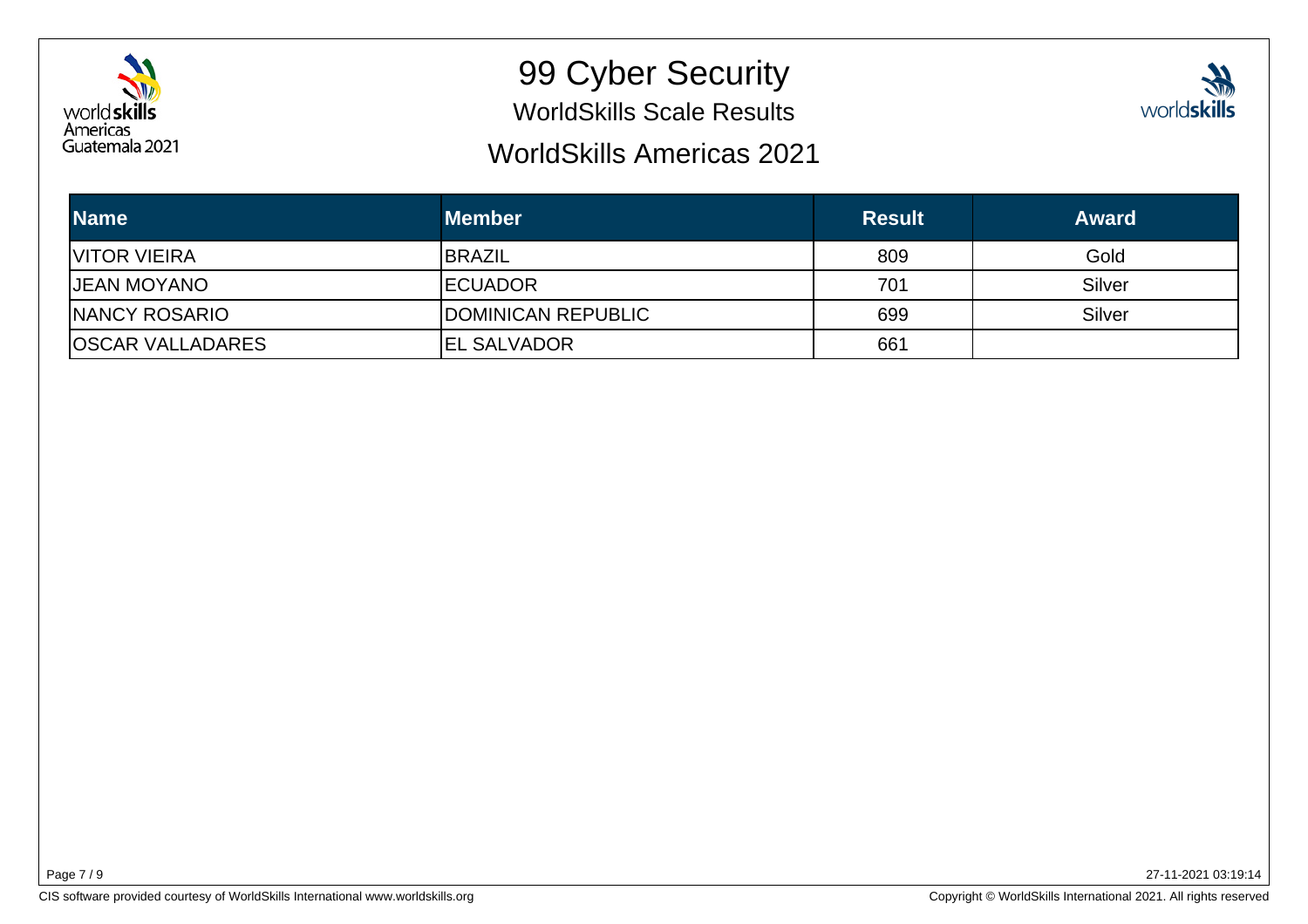

# A1 Digital Game Art

WorldSkills Scale Results

### WorldSkills Americas 2021



| <b>Name</b>           | <b>Member</b>     | <b>Result</b> | <b>Award</b> |
|-----------------------|-------------------|---------------|--------------|
| <b>ANNE CALAMUCCI</b> | <b>BRAZIL</b>     | 720           | Gold         |
| <b>ANTHONY ESPINA</b> | <b>IGUATEMALA</b> | 680           | Silver       |

Page 8 / 9

CIS software provided courtesy of WorldSkills International www.worldskills.org